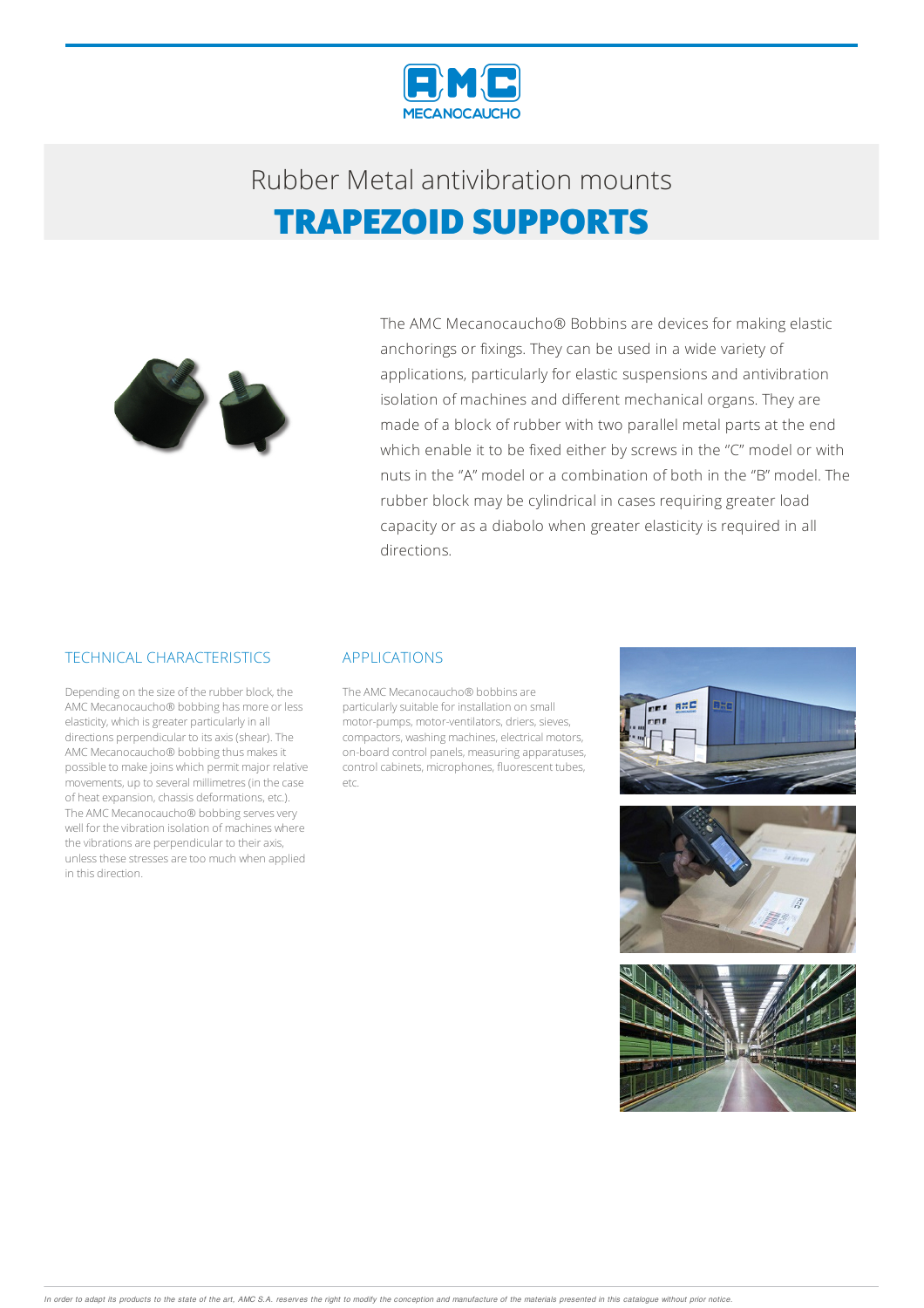

### Rubber Metal antivibration mounts

# **TRAPEZOID SUPPORTS**

DRAWINGS



### DIMENSIONS

| <b>Type</b> | B<br>(mm.) | (mm.)  | D<br>(mm.) | A <sub>1</sub> | A2  | <b>LOAD</b><br>Kg. MIN | <b>LOAD</b><br>Kg. MAX | Code   |
|-------------|------------|--------|------------|----------------|-----|------------------------|------------------------|--------|
| A-35-b      | 24         | $M-8$  | 24         | 30             | 40  | 3                      | 30                     | 131001 |
| $A-35$      | 24         | $M-8$  | 24         | 30             | 40  | 25                     | 50                     | 131002 |
| $A-45-b$    | 34         | $M-8$  | 24         | 40             | 50  | 50                     | 70                     | 131003 |
| $A-45$      | 34         | $M-8$  | 24         | 40             | 50  | 60                     | 85                     | 131004 |
| $A-60$      | 48         | $M-12$ | Hembra     | 60             | 65  | 85                     | 150                    | 131005 |
| A-130       | 72         | M-18   | Hembra     | 130            | 140 | 500                    | 1.000                  | 131006 |